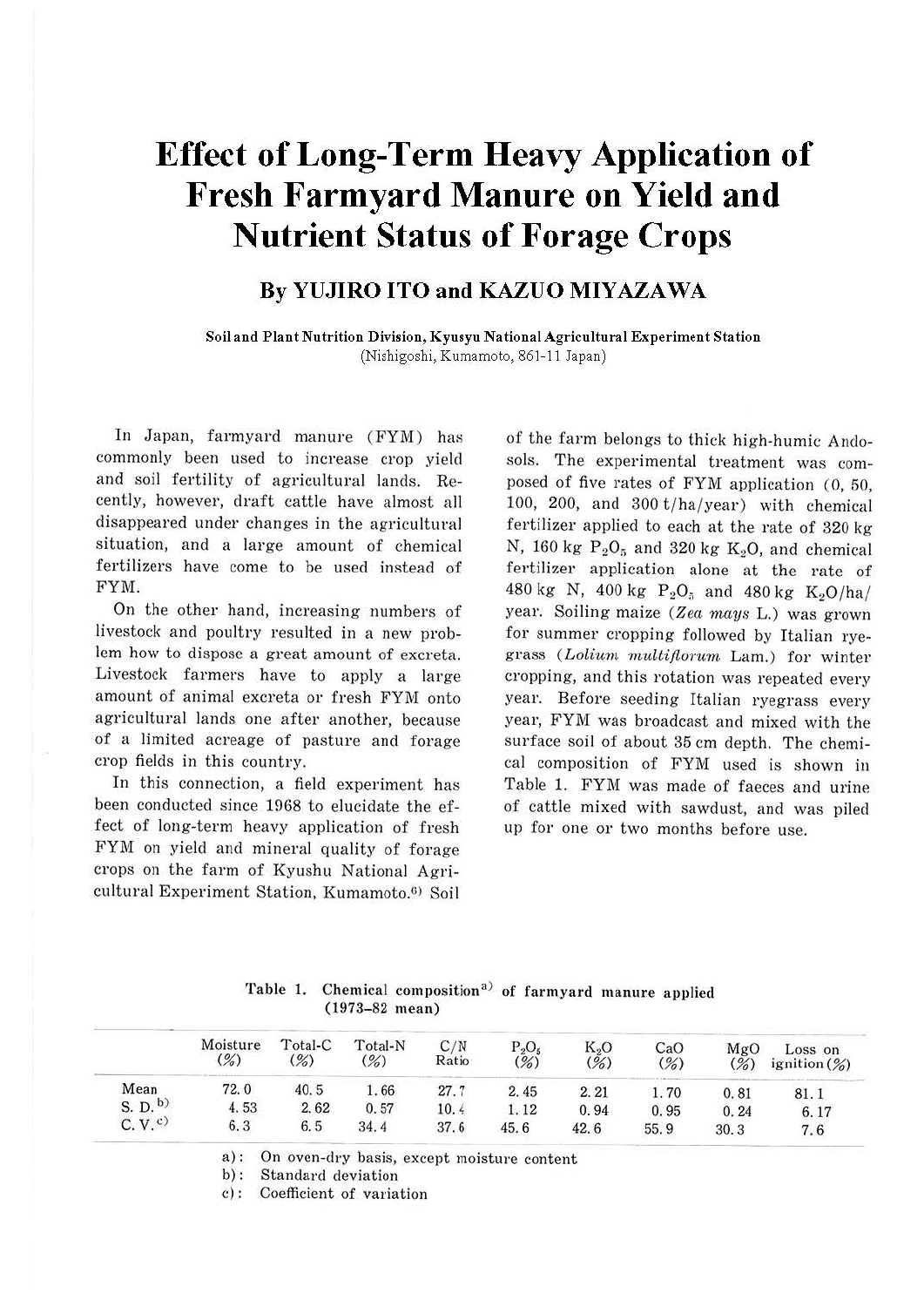| Farmyard<br>manure<br>(t/ha) | Period of<br>application<br>(years) | pH<br>(H <sub>2</sub> O) | Total-C<br>(%) | (%)  | Total-N Available $P_2O_5^{~a)}$<br>(mg/100g)<br>dry soil) | CEC<br>(meq) | Exchangeable cations<br>$(meq/100g$ dry soil) |      |       |
|------------------------------|-------------------------------------|--------------------------|----------------|------|------------------------------------------------------------|--------------|-----------------------------------------------|------|-------|
|                              |                                     |                          |                |      |                                                            |              | Ca                                            | Mg   | K     |
|                              | 5                                   | 5.9                      | 9.0            | 0.65 | 0.9                                                        | 36.3         | 10.7                                          | 1.07 | 0.37  |
| $\overline{0}$               | 10                                  | 5.6                      | 10.4           | 0.66 | 1.3                                                        | 35.8         | 14.3                                          | 0.53 | 0,48  |
|                              | 15                                  | 5.4                      | 10.2           | 0,62 | 4.3                                                        | 37.9         | 10.4                                          | 0.21 | 0, 26 |
|                              | 5                                   | 6.0                      | 8.6            | 0.64 | 1.4                                                        | 35.8         | 13.4                                          | 1.91 | 0.24  |
| 50                           | $10\,$                              | 5.4                      | 10.9           | 0.69 | 2,0                                                        | 35.7         | 11.8                                          | 0.79 | 0.43  |
|                              | 15                                  | 5.5                      | 10.9           | 0.65 | 4.8                                                        | 39.8         | 9.5                                           | 0,49 | 0.25  |
|                              | 5                                   | 6.1                      | 8.7            | 0.66 | 1.6                                                        | 37.2         | 14.5                                          | 2.21 | 0.30  |
| 100                          | 10                                  | 5.4                      | 11.2           | 0.72 | 1.9                                                        | 38.3         | 13.3                                          | 1.01 | 0.51  |
|                              | $15\,$                              | 5.6                      | 11.4           | 0.67 | 6.7                                                        | 41.1         | 10.9                                          | 0.75 | 0.47  |
|                              | $\overline{5}$                      | 6,0                      | 9.4            | 0.70 | 2.2                                                        | 39.6         | 14.6                                          | 2.52 | 0.56  |
| 200                          | 10                                  | 5.4                      | 11.7           | 0.78 | 3.8                                                        | 40.4         | 15.2                                          | 1.52 | 0.95  |
|                              | 15                                  | 5.8                      | 11.3           | 0.72 | 16.2                                                       | 45.3         | 14.9                                          | 1.75 | 0.90  |
|                              | $\sqrt{5}$                          | 5.9                      | 11.0           | 0.76 | 2.6                                                        | 42.8         | 15.4                                          | 3.08 | 1.09  |
| 300                          | 10                                  | 5.5                      | 12.5           | 0.84 | 7.3                                                        | 43.3         | 17.6                                          | 2.15 | 1.37  |
|                              | 15                                  | 5.8                      | 12.8           | 0.79 | 28.2                                                       | 48.3         | 19.4                                          | 2.80 | 1.10  |

Table 2. Changes in chemical properties of surface soil (0-15 cm in depth)

a): extracted by Truog's reagent

# **Influences of long-term heavy application of FYM on nutrient status of the soil**

### *1)* Base imbalance due to excess accumulation of potassium

Table 2 reveals that contents of bases in the plowed layer  $(0-30 \text{ cm})$  increased remarkably with an increasing amount of FYM. A large accumulation of calcium and magnesium in the soil may contribute to the improvement of the poor productivity of the humus-rich volcanic ash soil. However, there occurred a simultaneous imbalance in the base status due to a large accumulation of potassium as compared with calcium and magnesium. Thus, the long-term application of FYM in excess of 100 t per ha per year resulted in a marked accumulation of exchangeable potassium amounting to about 1 meq per 100 g of dry soil. The large increase in potassium content may cause some troubles as mentioned later. Such a marked accumulation of bases, especially of potassium, caused by heavy application of FYM and slurry was also recognized in forage crop fields and pastures in Hokkaido, Tohoku,<sup>8,11)</sup> Chugoku<sup>10)</sup> and Kyushu<sup>12</sup>) districts. It was also reported in England that the phosphorus and potassium concentrations in the surface soil (0-15 cm) of a pasture increased remarkably with the continuous application of a slurry (swine) for eight years.<sup>0)</sup>

Fig. 1 shows the distribution of base coutents in the soil profile. The contents of bases in the soil layer of 0-120 cm depth indicated that the FYM application caused a marked accumulation of potassium in the plowed layer, but, despite of it, the downward movement of potassium in the profile was fairly large, and that magnesium also moved down, but to a less extent than potassium. On the contrary, there appeared to be little movement of calcium to below 40 cm.

## 2) Accumulation of soil organic matter and increase in nitrification

Table 2 shows that a large increase in amount of total carbon and nitrogen occurred in the plowed layer by the long-term heavy application of FYM. Contents of inorganic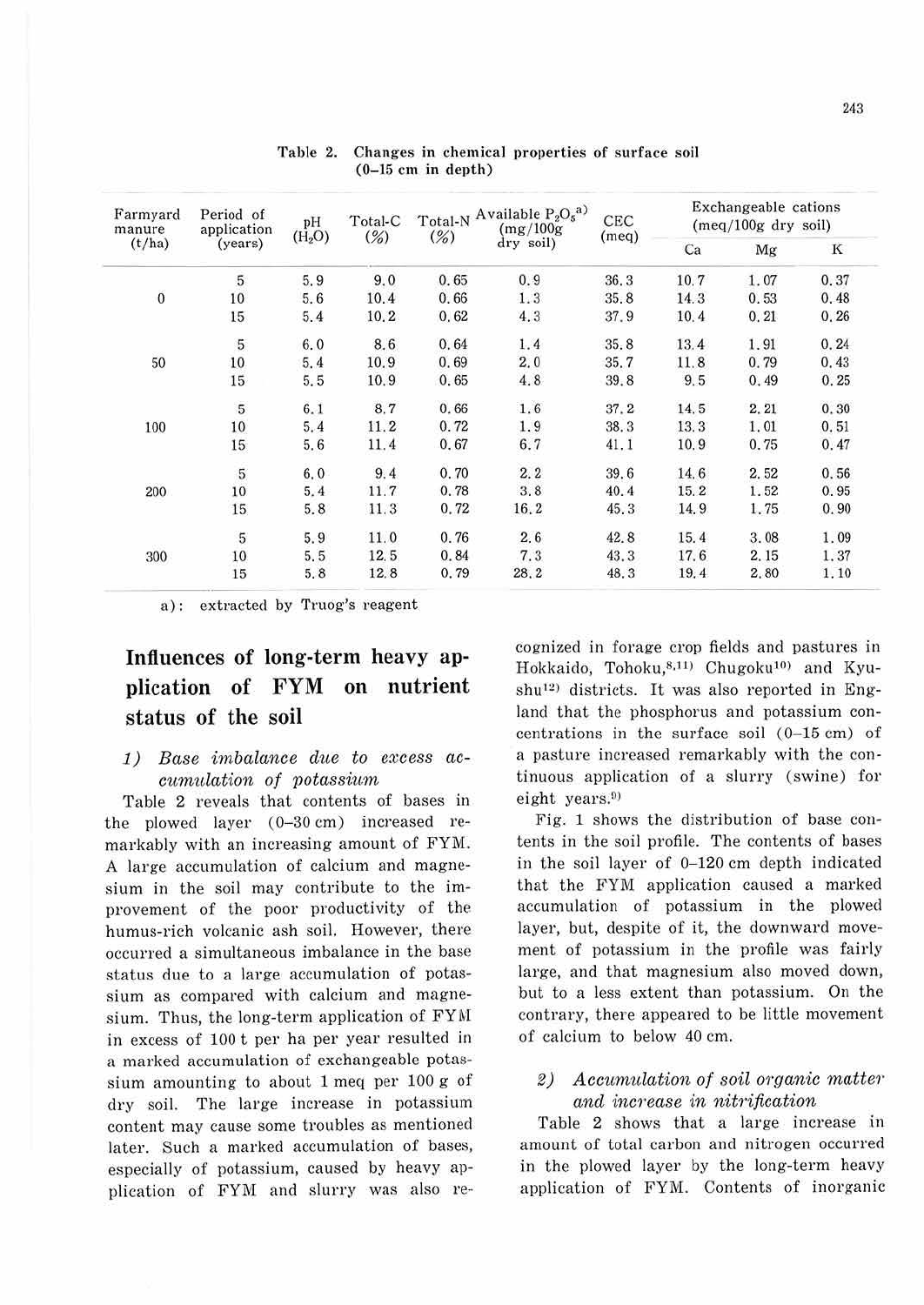

Fig. 1. Distribution of cations in the soil profile after harvesting the 10th crop (Italian ryegrass)

nitrogen due to nitrification also increased with increasing application rate of FYM. Concentration of nitrate-nitrogen  $(NO<sub>3</sub>–N)$ in the surface soil under standing crops, therefore, increased remarkably by the heavy application of FYM as shown in Fig. 2.

# Influences of long-term heavy application of FYM on yield and quality of forage crops

1) Decline in the rate of yield-increase A large number of field experiments have been conducted for many years in Japan in order to determine the yield response of crops to the amount of applied FYM and compost.<sup>4)</sup> However, the rate of application was limited to only 10 to 20 tons per ha and 30 tons at the most. At the farm of Kyushu National Agricultural Experiment Station, Kumamoto, a similar field experiment was carried out on a humus-rich volcanic ash soil for ten years since 1955, but the rate of application of farmyard manure ranged from 7.5 to 60 tons per ha in each year.<sup>5)</sup> The results obtained by those experiments revealed that the yieldincrease of crops was proportional to the amount of nutrients, especially nitrogen, in the manure.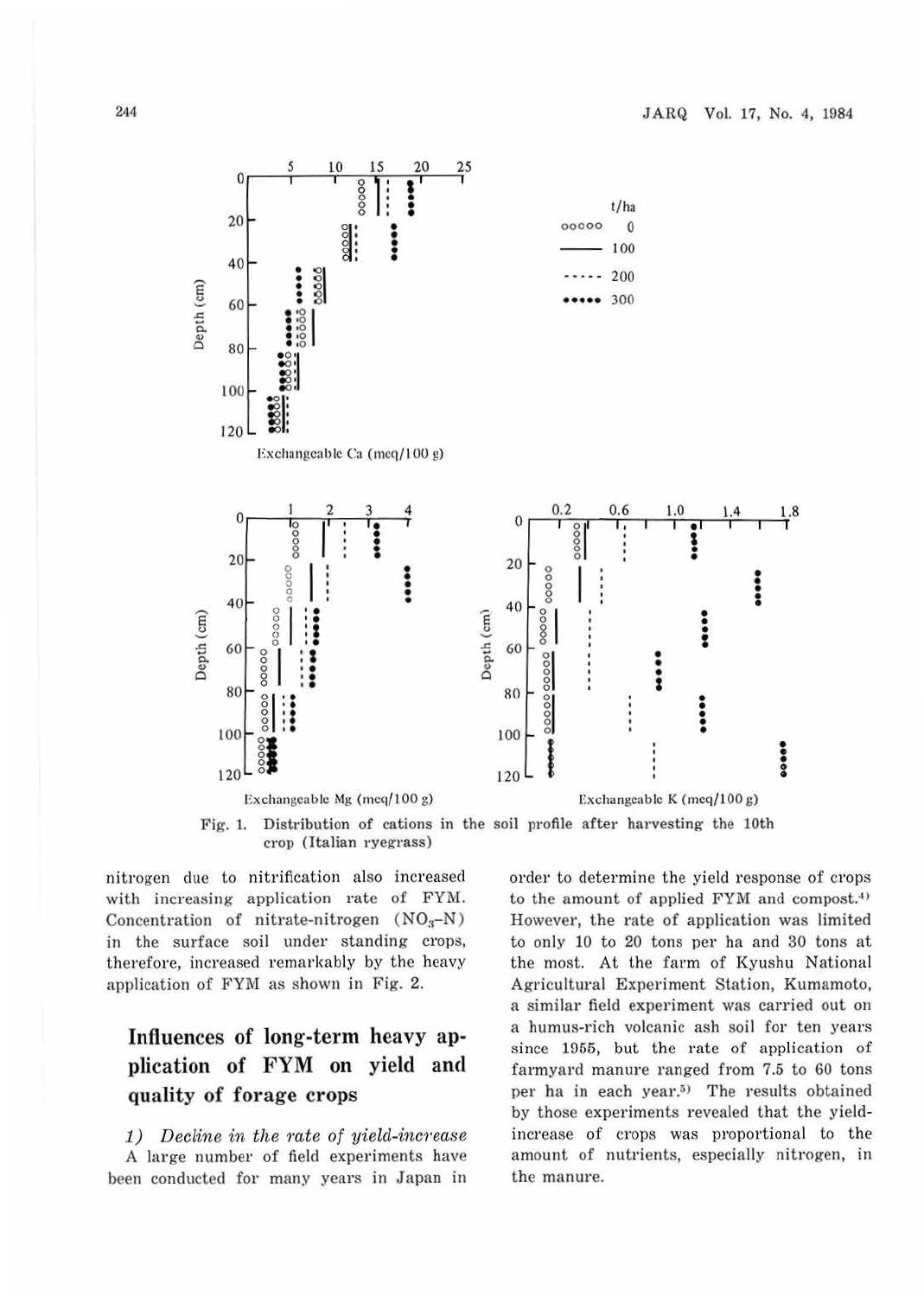

Fig. 3. Effect of application of farmyard manure on yield of forage crops at indicated cropping order

As for the present experiment, growth and yield of both crops, i.e. soiling maize (SM) and Italian ryegrass (IR), increased linearly with the increase in the amount of FYM applied in the first and second croppings. Afterwards, little differences were found in the plots which received FYM at the rate higher than 200 ton per ha, as shown in

Fig. 3. The calciumchlorosis-like symptoms occu rred on the later growth stage of IR after the fourth cropping in these plots. Symptoms of magnesium deficiency were also observed on SM of the 29th cropping in the plots with the application exceeding 200 ton per ha. Therefore, the appropriate amount of FYM. application for forage crops should not be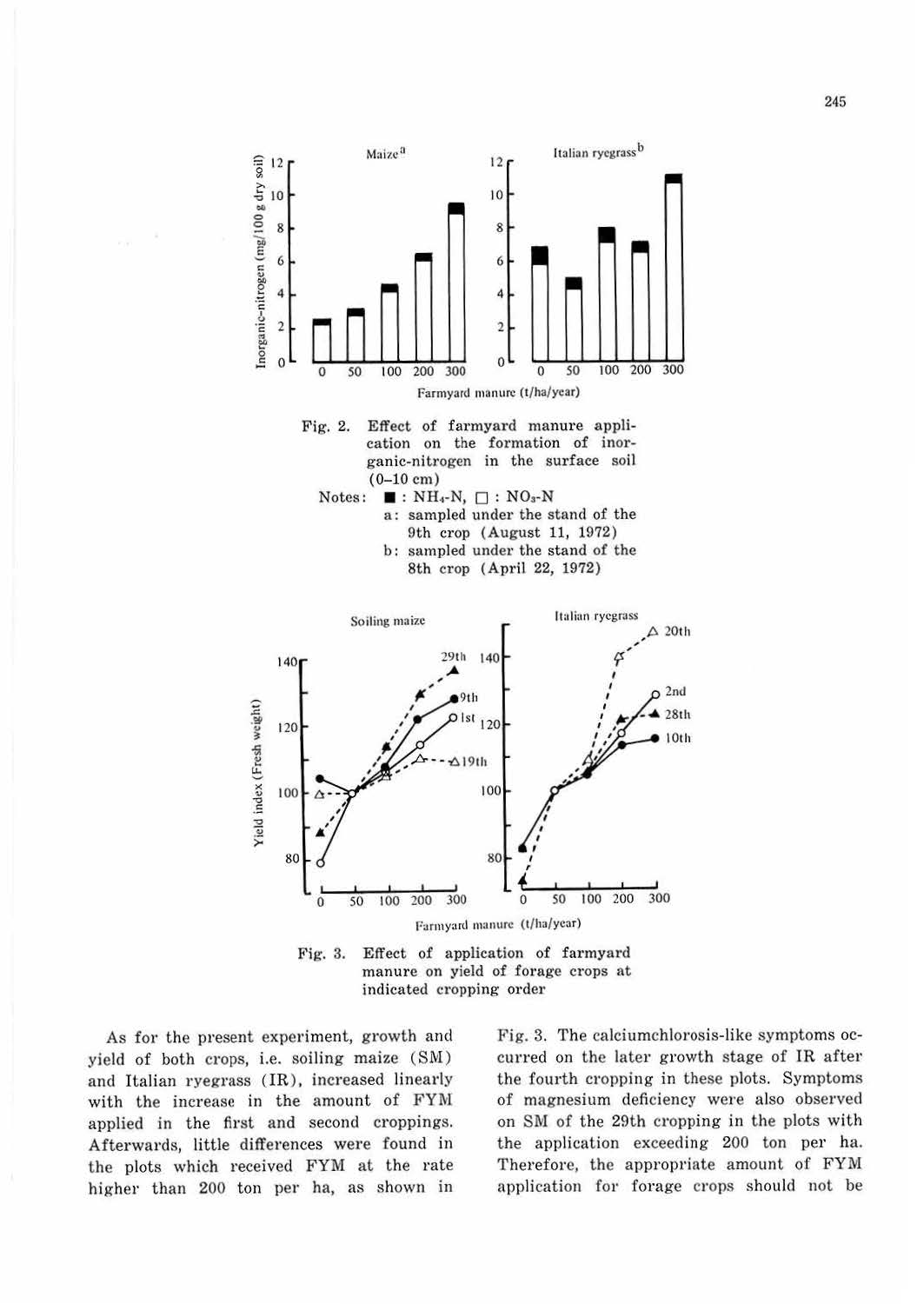| Farmyard<br>manure<br>(t/ha) | $\frac{N}{\binom{9}{0}}$ | P<br>$\frac{9}{0}$ | K<br>$(\%)$            | Ca<br>(%) | Mg<br>$(\%)$ | $NO3 - N$<br>(%) | $K/(Ca+Mg)$ <sup>b)</sup> |
|------------------------------|--------------------------|--------------------|------------------------|-----------|--------------|------------------|---------------------------|
|                              |                          |                    | $-$ Soiling maize $-$  |           |              |                  |                           |
| $\overline{0}$               | 1.36                     | 0.18               | 1.16                   | 0.32      | 0.19         | 0.08             | 1,0                       |
| 50                           | 1.36                     | 0.19               | 1.05                   | 0.30      | 0.22         | 0.08             | 0.9                       |
| 100                          | 1.42                     | 0.20               | 1.35                   | 0.26      | 0.21         | 0.11             | 1.2                       |
| 200                          | 1.50                     | 0.20               | 1.78                   | 0.24      | 0.17         | 0.17             | 1.8                       |
| 300                          | 1.54                     | 0.21               | 1.93                   | 0.22      | 0.16         | 0.18             | 2,0                       |
|                              |                          |                    | - Italian ryegrasse) - |           |              |                  |                           |
| $\overline{0}$               | 2.82                     | 0.30               | 3.07                   | 0.73      | 0.21         | 0.20             | 1.5                       |
| 50                           | 3.08                     | 0.35               | 3.13                   | 0.66      | 0.24         | 0.30             | 1.6                       |
| 100                          | 3.33                     | 0.39               | 3.64                   | 0.63      | 0.25         | 0.40             | 1.9                       |
| 200                          | 3.55                     | 0.44               | 4.37                   | 0.57      | 0.23         | 0.53             | 2.4                       |
| 300                          | 3.77                     | 0.48               | 4.61                   | 0.52      | 0.23         | 0.58             | 2.7                       |

#### Table 3. Influence of the farmyard manure supply on mineral composition"' of forage crops (means of values 1971-82)

a):  $(\%)$ , on dry matter basis

b): Equivalent ratio

c): Mean of values for three cuttings in each year

recommended only by considering crop yields.

2) Mineral imbalance in forage crops Effect of FYM application on mineral contents in the forage crops is presented in Table 3. As shown by the means of data for 1971–1982, the heavy application of FYM incr eased the concentration of nitrogen, phosphorus and potassium in the both crops. On the other hand, the absorption of calcium and magnesium in the crops was retarded by the antagonistic effect due to the absorption of a large amount of potassium, and hence the  $K/(Ca+Mg)$  equivalent ratio in the forage crops came to be increased to a large extent. This fact suggests that in case of the heavy application of FYM, the ratios of  $K/(Ca+$ Mg) in forage crops might become higher than 2.0, which was reported as a critical level above which the risk of grass tetany in $creases.<sup>3,7</sup>$  Although the phosphorus content in the crops increases with the heavy application of FYM, the yield of dry matter might. not increase owing to the low content of magnesium, which is necessary for dry matter production together with phosphorus.

## 3) Increase of nitrate nitrogen  $(NO<sub>3</sub>–$ N) content of forage crops

Nitrification in the soil was promoted markedly by increasing the amount of FYM application. As a result, a large amount of nitrate nitrogen occurred in the soil and was taken up easily by crops. Table 3 reveals that nitrate content in IR increased significantly with increasing rate of FYM application, exceeding remarkably the critical value, i.e.  $0.2\%$  or  $0.4\%$  NO<sub>3</sub>-N on dry matter basis, above which the nitrate poisoning might occur in ruminants such as cattle. $(1,2)$ 

# **Conclusion**

The above results elucidated that the longterm application of FYM might increase soil fertility of Andosols. However, when a heavy application exceeding 100 ton per ha is made every year, the content of nitrate and potassium in forage crops will be increased markedly, as a result of increased nitrification and increased accumulation of potassium in the soil. Accordingly, the risk of grass tetany and nitrate poisoning may be increased in livestock. Thus, for the application of organic matter